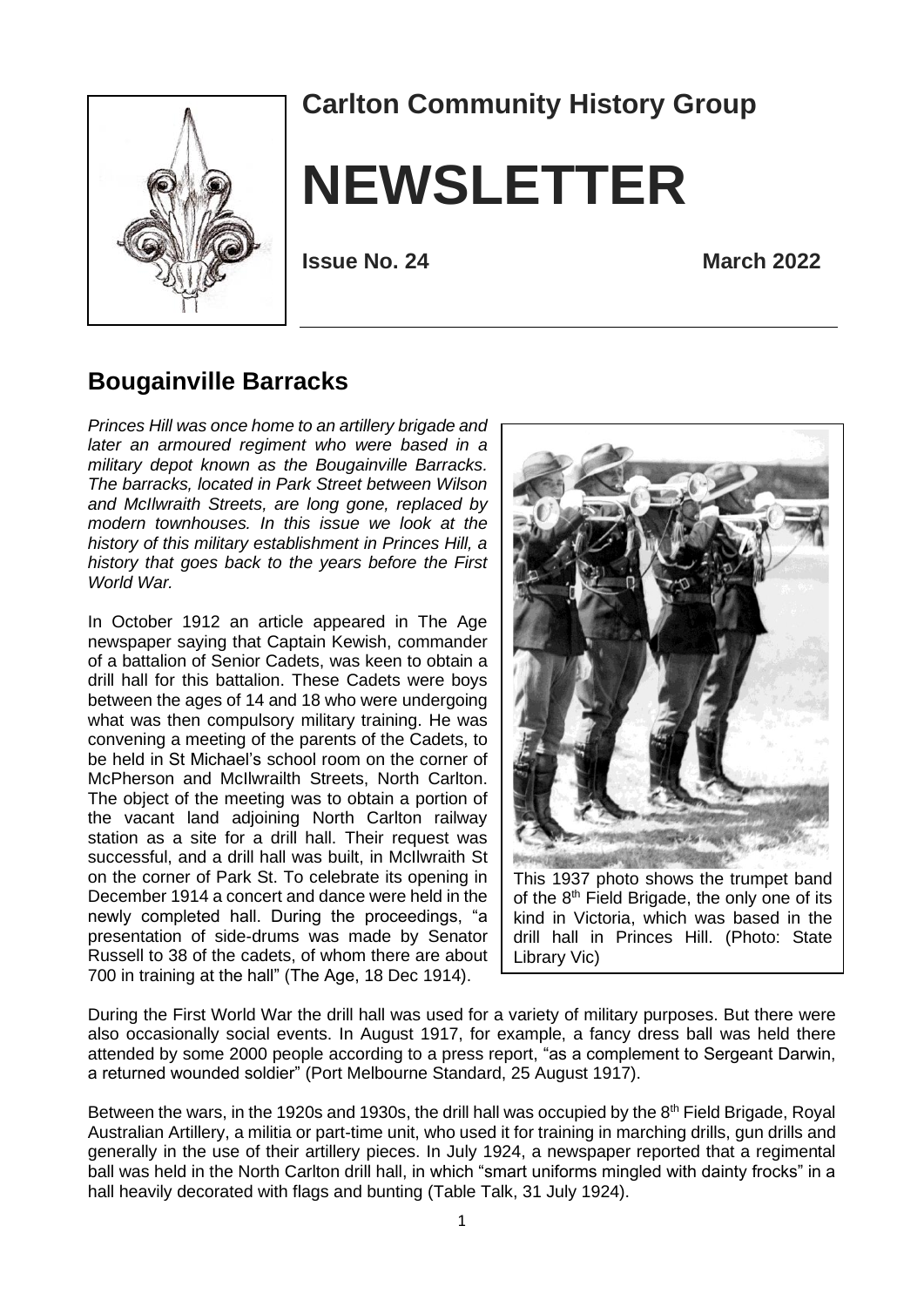Every year in the 1930s there was a military display in which the Brigade was formally inspected. In 1936 for example they were inspected by Major General Sir Thomas Blamey (see photo right) who in his brief address urged the men to keep on training, "as judging by the disturbed conditions existing in various parts of the world today, Australia might need their services sooner than expected" (The Age, 10 June 1936). The inspection was followed by a program of entertainment for the parents and friends of members of the Brigade. This included military drills interspersed with boxing and wrestling, and physical culture displays. Music was provided by the band of the Melbourne University Regiment.

General Blamey's words proved to be prophetic. Three years later in 1939 war broke out again in Europe, and in December 1941 Japan entered the war and began its expansionist drive south through Southeast Asia and beyond. The 8<sup>th</sup> Field Brigade was mobilised and in May 1942 moved north to Queensland where they undertook training exercises and defensive duties along the coast. But as the situation in the islands to Australia's north became critical, the Brigade was moved again to New Guinea where it engaged the Japanese forces. In late 1944 it was moved to the island of Bougainville just to the northeast of New Guinea, and it was there that it did most of its hard fighting. After the war, when the Brigade returned to its home base in Princes Hill, the drill hall and its associated depot were renamed Bougainville Barracks after the island on which they had fought so hard. (A nearby street was also named Bougainville Place).

In the 1950s the artillery brigade was replaced in the Bougainville Barracks by an armoured regiment, the 4<sup>th</sup>/19<sup>th</sup> Prince of Wales's Light Horse Regiment that operated Ferrett and Saracen scout cars. People who lived in Princes Hill during those decades report that they used to see tanks driving around the streets. They were not actually tanks, but armoured scout cars that ran on rubber-tyred wheels rather that the metal tracks of tanks and were only lightly armed compared to tanks.

In 1994 the barracks were closed by the Defence





Men of the 8<sup>th</sup> Field Brigade, Royal Australian Artillery load their guns onto a train, possibly at Richmond station, during the Second World War. (Photo: State Library Vic)

Department and the buildings on the site demolished, including the old drill hall. Bougainville Barracks had ceased to exist. The vacant land was enclosed by a cyclone wire fence while the Department considered its disposal. This was prime real estate, close to parks and schools, that could fetch a high price if sold commercially. However, local residents and school groups favoured the land being made available for community and school use. But this would have required a considerable financial contribution from the Victorian Government. In the end, money won out. The land was released for residential development, and in 1998-99 townhouses were built on the site.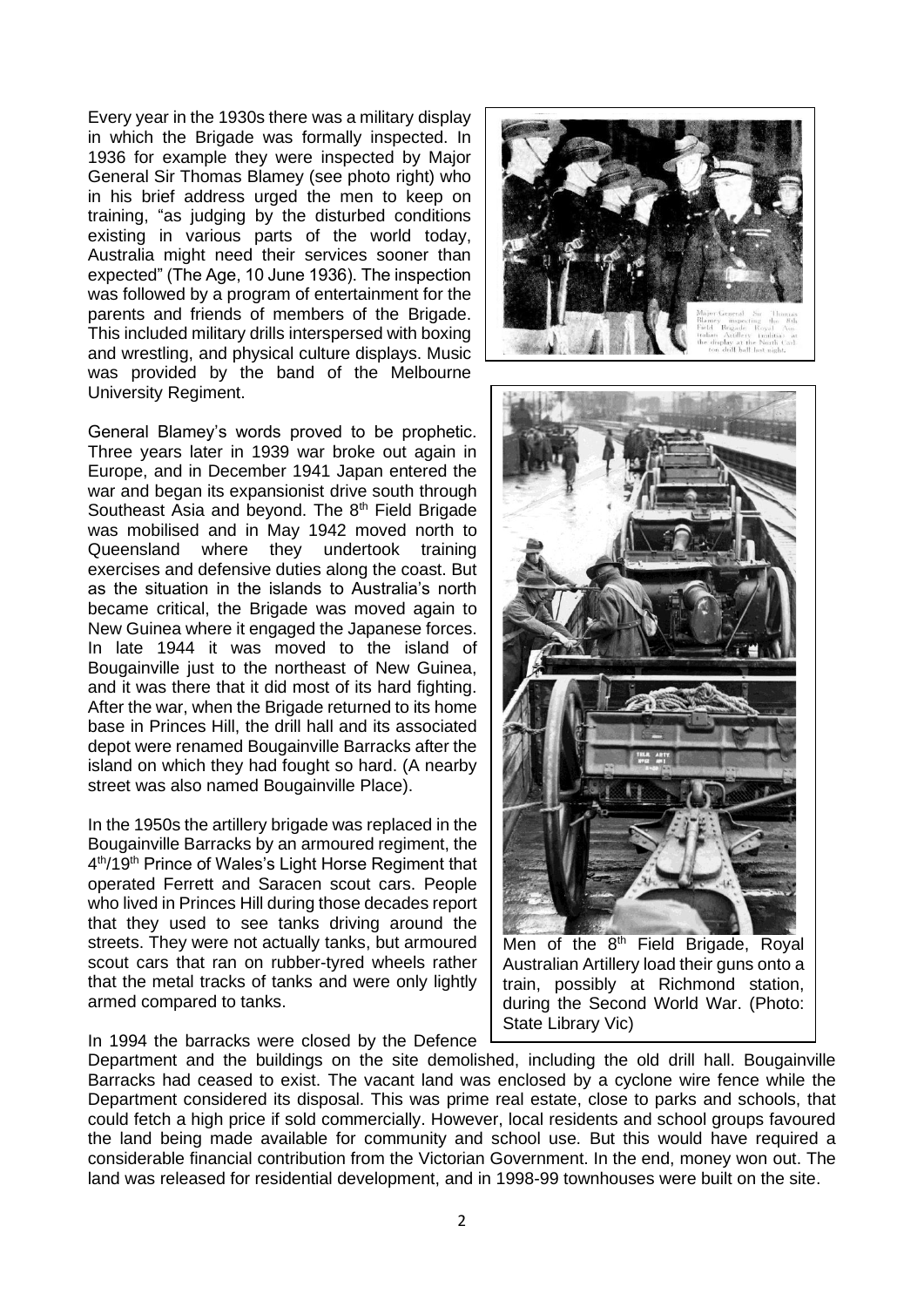

An aerial view of the Bougainville Barracks (centre) taken in 1946. Its location was in Park Street, Princes Hill, between Wilson and McIlwraith Streets. The open area to its south is the playground of the Princes Hill Primary School. Within the barracks, the building facing McIlwraith Street is the drill hall, and the long building along its southern boundary is a workshop and garage. (Photo: State Library Vic)

# **Tragic shooting**

Within months of its opening in December 1914, there were two burglaries at the drill hall, on 31st January and on or about 7 February. After the second burglary the Commanding Officer gave orders for the drill hall to be watched overnight. As well as items of monetary value, important military documents were stored there. Australia was now at war and if these documents fell into the wrong hands the consequences could be disastrous. On the evening of 16 February, Sergeant Major Charles Kerry was on overnight guard duty. He had been issued with a rifle and ammunition and his instructions were to apprehend any intruder and then notify the police. He was asleep on a camp bed when woken by a noise at about 4.30 am. An intruder was on the premises. Kerry called out "hands up", and in the darkness saw a figure running towards the main entrance. He fired a shot, but the intruder kept running and exited the building. Kerry telephoned the police, who arrived at 4.45 am and made a search of the premises and surrounding area in the dark, but found nothing. Sergeant Major Kerry finished his shift at 5.00 am and went home, not knowing that he had shot a man who lay dead or dying less than 100 yards from the drill hall.

The next morning, a passer-by noticed a man in a soldier's uniform lying face downwards on the ground opposite the drill hall. He thought the man was asleep – possibly sleeping off the effects of a night's drinking – and went to wake him. The man was unresponsive but, because his body was still warm, a doctor who lived nearby was called. But it was too late as the man was dead. When his clothing was searched, multiple sets of keys were found, some of which fitted locks at the drill hall and the North Carlton bowling club. Also in his pockets were two cheques stolen previously from the drill hall.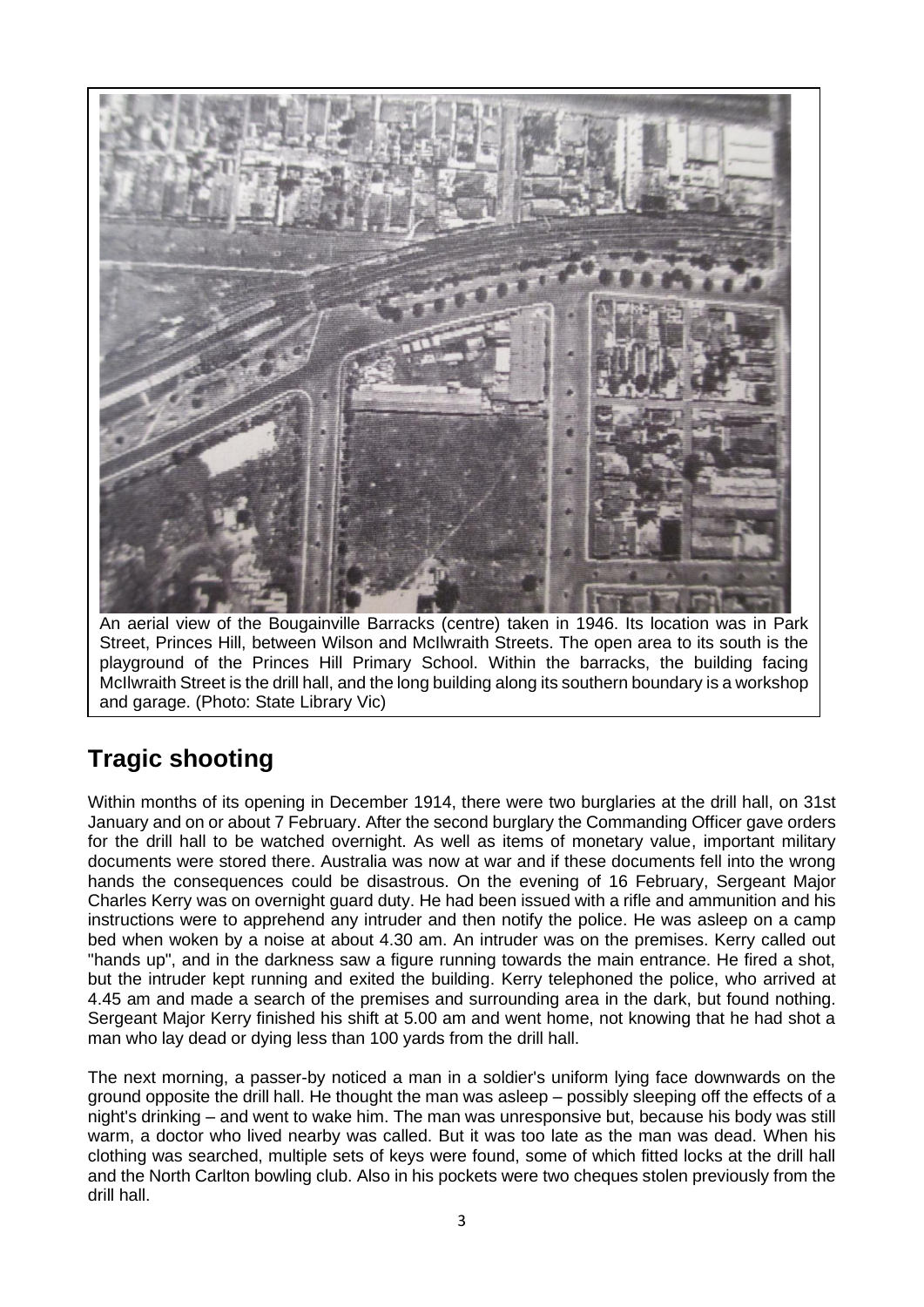The dead man was John Moran, aged 19. He was in a soldier's uniform because he was a member of the Seventh Battalion, having been one of the first to enlist after war was declared in August 1914. He had also recently married. Many young Australian soldiers were to die that year, honoured as heroes who died for their country. John Moran was not so honoured. He died, not on the battlefield, but in trying to escape from a thwarted burglary attempt. He gave his life, not for his country, but for a few pounds in cash and cheques.

## **We are looking for a new name for this publication!**

The format of this publication is changing. In future there will be less news (which will now appear on our website) and more articles on Carlton's history. Hence the name 'Newsletter' is no longer appropriate and we are looking for a new one.

# **Suggestions for a new name for this publication are welcome.**

**Please send them to Carlton Community History Group at [cchg@y7mail.com](mailto:cchg@y7mail.com)**

## **A new book from the CCHG**

This new book recently published by the CCHG tells the story of an ill-conceived suburban rail line that ran through the inner northern suburbs from 1888 until its final closure in the 1970s. It also tells how, after it closed, a local residents' group struggled to have the unused railway land and station building converted into facilities for community use.

#### **Cost: \$15 (plus postage if applicable) by [mail](http://www.cchg.asn.au/publications.html#mailorder)  [order](http://www.cchg.asn.au/publications.html#mailorder) from CCHG, or from the following retail outlets:**

- Railfan Shop, 4 Churchill St., Mont Albert.
- Train Shop, 290 Bay St., Brighton.
- Carlton Library, 667 Rathdowne Street, North Carlton.
- Kylie's Slow Dough, 649 Rathdowne Street, North Carlton.
- Railway House, 20 Solly Ave, Princes Hill.
- Royal Historical Society of Victoria Bookshop, 239 a'Beckett Street, City.

Note: Prices from these outlets may be higher than the \$15 stated above.



#### **In 2022 the CCHG, in conjunction with Princes Hill Community Centre, will be running: History Walk and Talks**

**through various parts of Carlton. Details of what, where and when, can be found on the Princes Hill Community Centre's website<https://princeshill.org.au/>**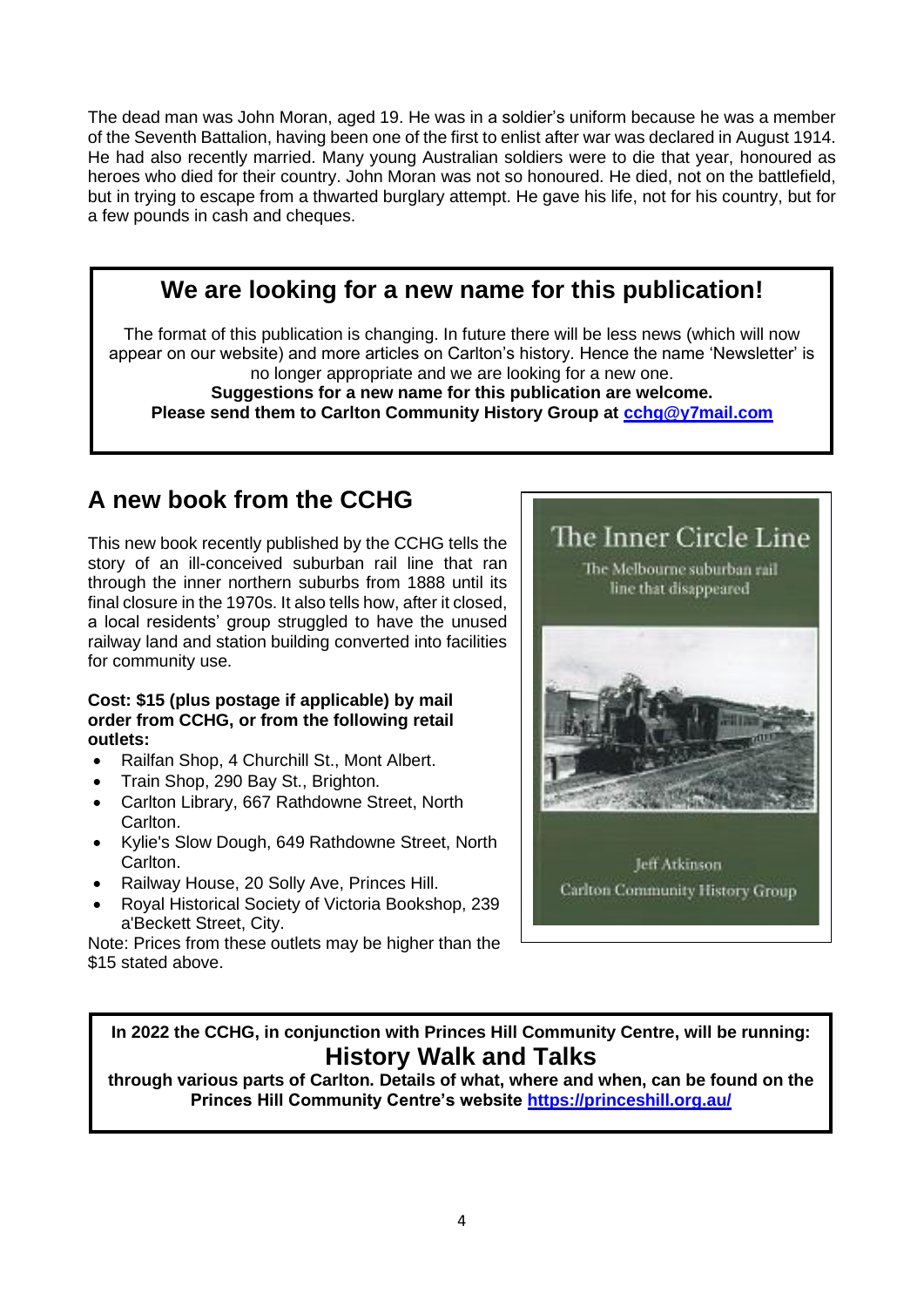# **A Carlton personality – William Ievers**

*William Ievers (1818-1901) was a former sailor and Dublin merchant who at the age of 37 migrated to Melbourne with his family and established a major real estate firm here. He and his sons have left their mark on Carlton in the form of an Ievers Street, Ievers Place and Ievers Terrace, together with three prominent drinking fountain monuments to members of the family in various parts of the suburb.*

William Ievers was born in Limerick, Ireland in 1818. At the age of 15 he joined the Royal Navy and in that service saw some action, including in the War of the Spanish Succession in 1836-37. He later became a merchant seaman and ship's captain. But by the time he turned 30, he had retired from the sea and established himself as a merchant in Dublin. He was by this time married with several children. In 1855 he took a position as purser on a ship and with his wife and children sailed to Australia, disembarking at Melbourne.

The family established themselves in Madeline (Swanston) Street, and William found a position as a storeman. But in 1859 he started his own real estate business, with offices in Cardigan Street and later Lygon Street, Carlton, and a second office in the city in Collins Street. In the decades that followed, which were a boom time for property developers in Melbourne, the firm prospered. It survived the economic depression of the 1890s largely unharmed because William had relied on commissions rather than speculation during the property boom. By 1890 the family were able to move into a substantial new home, Mount Ievers, in Royal Parade, Parkville (which was unfortunately demolished in around 1973).

As well as being a very successful businessman, William was also involved in local politics and supported many local charities. He contributed to the building of the Church of the Sacred Heart in Rathdowne Street. He was a justice of the peace, and in 1895 was elected to the Melbourne City Council. As a devout Catholic, he was a supporter of Home Rule for Ireland, and in 1890 visited his former homeland with his son William Junior, where the Freedom of the City of Limerick was bestowed on them.

His son William Junior was the first member of the family to enter politics, becoming the representative for Smith Ward on the Melbourne City Council in 1881 and holding that position until his untimely death in 1895 in a rowing accident. The vacant position created by his death was contested and won by his father William Senior, who held it until his death in 1901. It was then filled in turn by second son George H. Ievers.

William Ievers died on 14 January 1901. In 1919, his son George erected a memorial statue to him over a drinking fountain in Argyle



Memorial to William Ievers erected by his son George in Argyle Square, Carlton. This is one of three such monuments erected by George to various members of his family. (Photo: J. Atkinson)

Square, Carlton (see photo right). He also erected a similar memorial to his deceased brother William Junior in Rathdowne Street at Macarthur Square. A third Ievers memorial drinking fountain stands at the corner of Gatehouse Street and Royal Parade, Parkville, presented by George to the citizens of Smith Ward in thanks for having returned him unopposed since 1901.

(Source: Australian Dictionary of Biography)